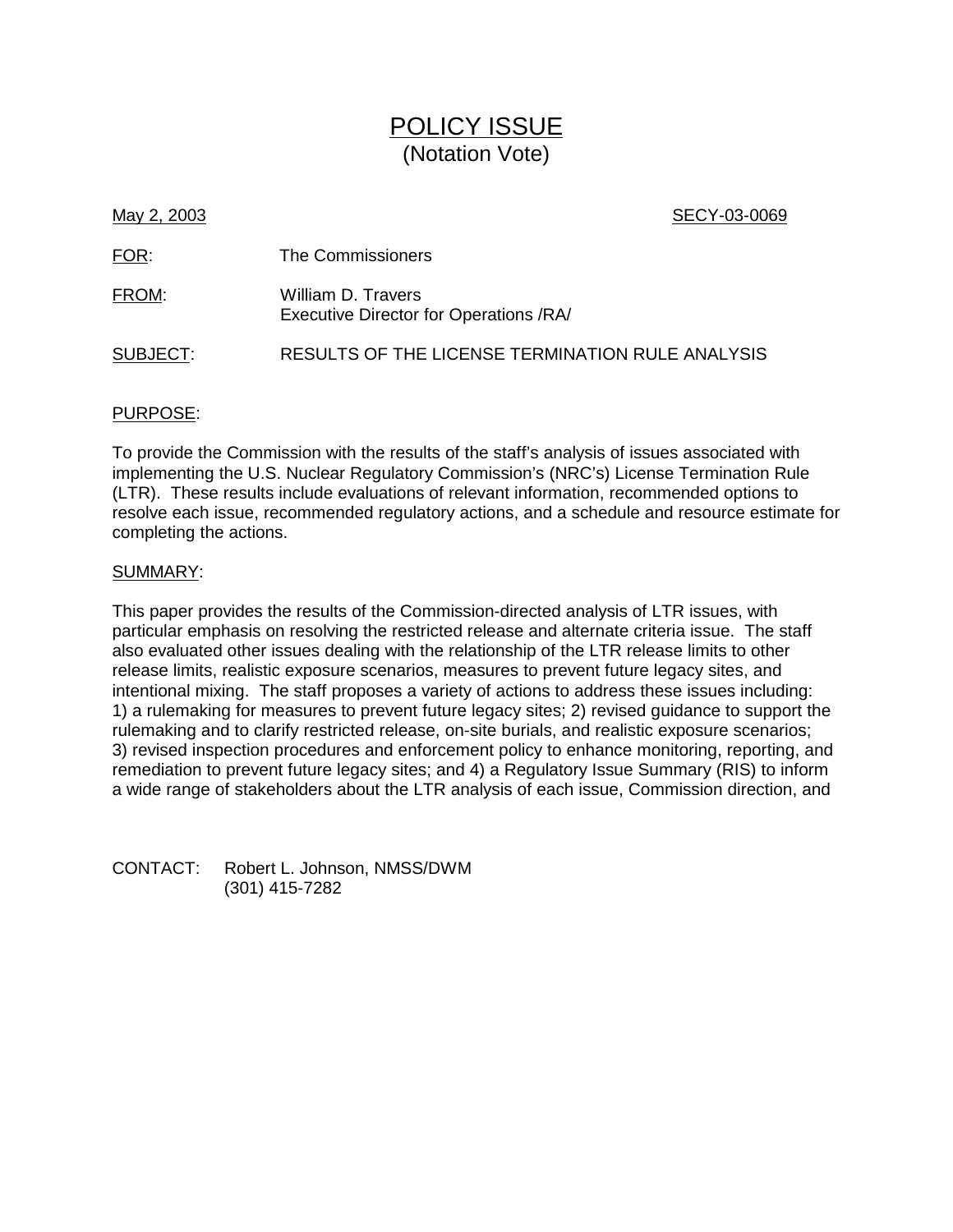actions planned to resolve each issue. Finally, during the staff's briefing to the Commission on March 3, 2003, the Commissioners expressed an interest in the reactor decommissioning process and lessons learned implementing this process. The staff will provide this information to the Commission in the annual status report on the decommissioning program.

# BACKGROUND:

The staff experience with the LTR has revealed some important implementation issues impacting the decommissioning of sites. The Commission directed the staff, in a June 18, 2002, Staff Requirements Memorandum, SECY-01-0194, to conduct an analysis of LTR issues, with particular emphasis on resolving the restricted release and institutional control issues and thus making the LTR provisions for restricted release and alternate criteria more available for licensee use. On October 1, 2002, the staff provided the Commission with an initial analysis that described the scope of each issue and the staff's plans for evaluation (SECY-02-0177).

# DISCUSSION:

# 1. Evaluation Process

The staff conducted the planned evaluations for the eight issues identified in SECY-02-0177 and identified one new issue and associated plans for future evaluations. The issues evaluated in the nine attachments are:

- Restricted release/alternate criteria and institutional controls (Attachment 1)
- Relationship between LTR release limits and other release limits
	- -Unimportant quantities under 10 CFR 40.13(a) (Attachment 2)
	- - Appropriateness of developing a separate uranium/thorium unrestricted release standard (Attachment 3)
	- -On-site disposal under 10 CFR 20.2002 (Attachment 4)
	- -Controlling the disposition of solid materials (Attachment 5)
- Realistic exposure scenarios (Attachment 6)
- Measures to prevent future legacy sites
	- -Changes to financial assurance (Attachment 7)
	- -Changes to licensee operations (Attachment 8)
- Appropriateness of allowing intentional mixing (new issue) (Attachment 9)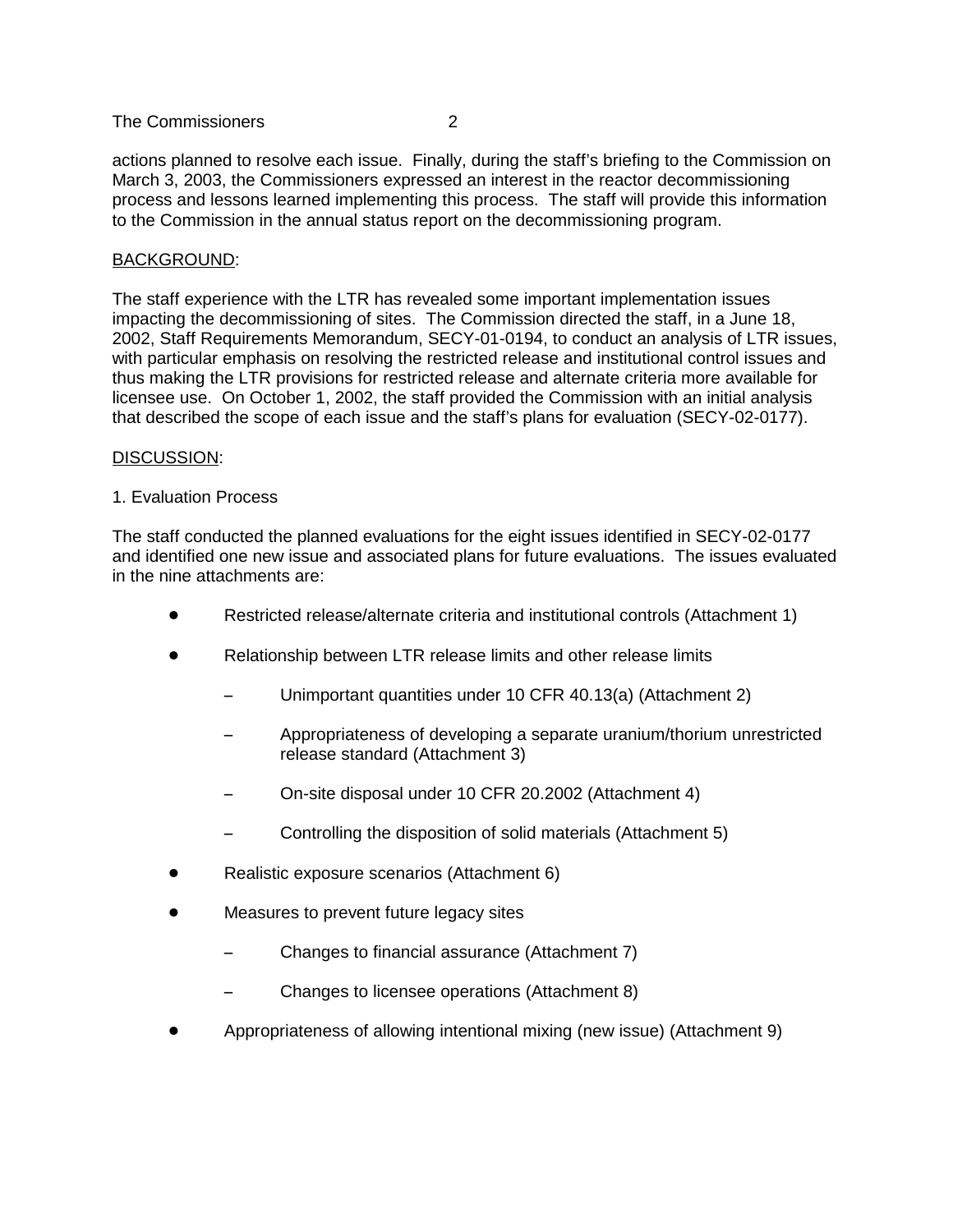The staff's evaluations considered a wide range of relevant information and experience from other NRC programs and regulations, as well as external sources, such as the U.S. Environmental Protection Agency (EPA); U.S. Department of Energy (DOE); Agreement States; and National Research Council reports. Similarly, extensive coordination among NRC staff was conducted to gain further information and perspective, as well as to identify interrelationships among the individual issues.

The staff's evaluations also identified options to resolve the issues, evaluated their pros and cons, and used these results to recommend specific options. The full range of regulatory tools to implement the options was considered, including: rulemaking; guidance; inspection procedures; enforcement guidance; and informational tools such as a RIS.

2. Summary of Evaluation Results

Results for three of the nine issues are summarized below. These three issues are summarized in view of recent heightened Commission interest on these important topics. Detailed results for each of the nine issues are given in Attachments 1-9, and a combined set of recommendations for all the issues is provided in Attachment 10. The potential applicability of these recommendations to the existing and future decommissioning sites is shown in Attachment 11. Attachment 11 indicates that the recommendations for realistic scenarios, financial assurance, and to some extent restricted release, have the potential to provide significant benefit to the implementation of the LTR issues.

a. Restricted Release/Alternate Criteria and Institutional Controls

Institutional control requirements that are necessary for the viability of both the restricted release and alternate criteria provisions of the LTR (i.e., 10 CFR 20.1403 and 1404, respectively) have been difficult for licensees to implement, particularly for those sites contaminated with long-lived radionuclides such as uranium and thorium. Although only a few sites are considering restricted release at this time, resolving this issue, so that the restricted release provision is more viable, may allow decommissioning progress at these few sites. At this time no sites are considering license termination using alternate criteria.

The staff evaluated information and experience from other NRC regulations, EPA, DOE, Agreement States, National Research Council reports, and an American Society for Testing Materials (ASTM) standard, to gain insights about how others are addressing this issue. Key insights from these evaluations include: 1) many organizations recognize the potential for eventual failure of institutional controls, particularly over the long term; 2) appropriately selecting, implementing, monitoring, and enforcing institutional controls will help minimize or mitigate the potential for failure of institutional controls; 3) in some cases, an ongoing Federal role is critical to assure long-term effectiveness of institutional controls; and 4) flexibility is needed to implement institutional controls that address site-specific characteristics.

The staff evaluated several options, including those directed by the Commission, and offer several recommendations. Recommendations are made to clarify the LTR's risk-informed and graded approach for institutional controls and clarify how existing options can be used more effectively over long time periods. In addition, new options are recommended to involve NRC in long-term oversight, either with a monitoring and, if necessary, an enforcing role after license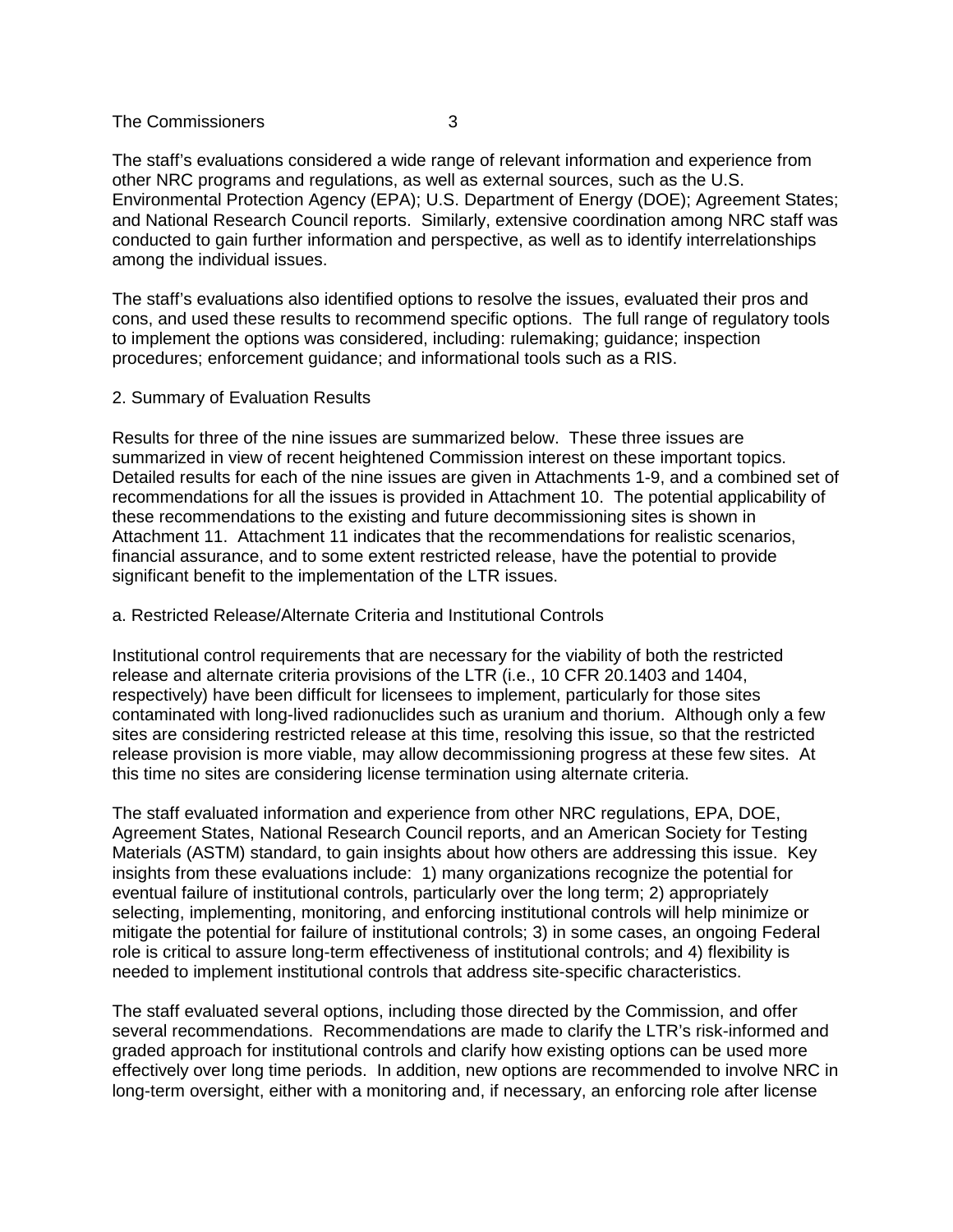termination, or with a possession-only specific license for the time period restrictions are needed. However, it should be noted that at the time the LTR was promulgated, license termination was expected to have finality and that absent significant threats to public health and safety, NRC would no longer have an oversight role at a terminated site. The staff believes the recommended options can be implemented by revising the existing guidance and informing licensees and stakeholders with a RIS.

These recommendations should result in the following outcomes: 1) in the near-term, make the restricted release provision more viable and available for licensee use by providing new options and clarifying the risk-informed and flexible graded approach to select options; 2) provide more effective restrictions that protect the public health and safety over the long-term; 3) become more consistent with EPA's approach and recommendations of the National Research Council and the ASTM Standard; 4) should increase public confidence and acceptance of restricted use under the LTR; and 5) allow productive reuse of some sites. All these outcomes will enhance the decommissioning of existing licensed sites. Although they could also pertain to future licensees, the potential for future licensees needing restricted release should be reduced by the recommendations for other LTR issues, including measures to prevent future legacy sites, onsite disposals, and more realistic exposure scenarios.

#### b. Realistic Exposure Scenarios

Staff and licensee experience implementing the LTR has raised questions about perceived unnecessary conservatism in dose assessments. One significant source of potential conservatism is with selecting post-license termination land use scenarios. This issue focuses on how to select and justify land use scenarios for the 1000-year dose assessment time period for both the unrestricted release cases and restricted release (assuming failure of institutional controls) and whether more realistic scenarios can result.

The staff evaluated NRC's existing guidance, licensee and staff experience using this guidance, case studies that have resulted in selecting more realistic scenarios, and approaches used by EPA. Two options were evaluated to achieve more realistic scenarios. One was to improve the implementation of the current approach and guidance by training and sharing with licensees more realistic case studies. The other option was to allow justification of scenarios based on reasonably foreseeable future land use, as opposed to defaulting to very conservative scenarios such as the resident farmer. The staff recommends the option of using reasonable foreseeable land use. This option includes identifying reasonably foreseeable land use scenarios that are likely within the foreseeable future (e.g., the next few decades and to possibly 100 years), considering advice from land use planners and stakeholders. This option would also identify less likely, alternate scenarios to the reasonably foreseeable scenarios, to understand the robustness of the analysis. Compliance would be based on a range of reasonably foreseeable scenarios, but evaluating less likely alternate scenarios would provide information to reach a risk-informed decision. This option is consistent with the LTR critical group concept. Therefore, the staff recommends implementing this option using revised guidance, staff training, sharing the approach with licensees, and a RIS. The outcome of this recommendation would be a clearer approach and guidance to implement dose assessment exposure scenarios that are more realistic and risk-informed. Application of this approach might also result in fewer restricted release sites and less costly cleanup to unrestricted release levels.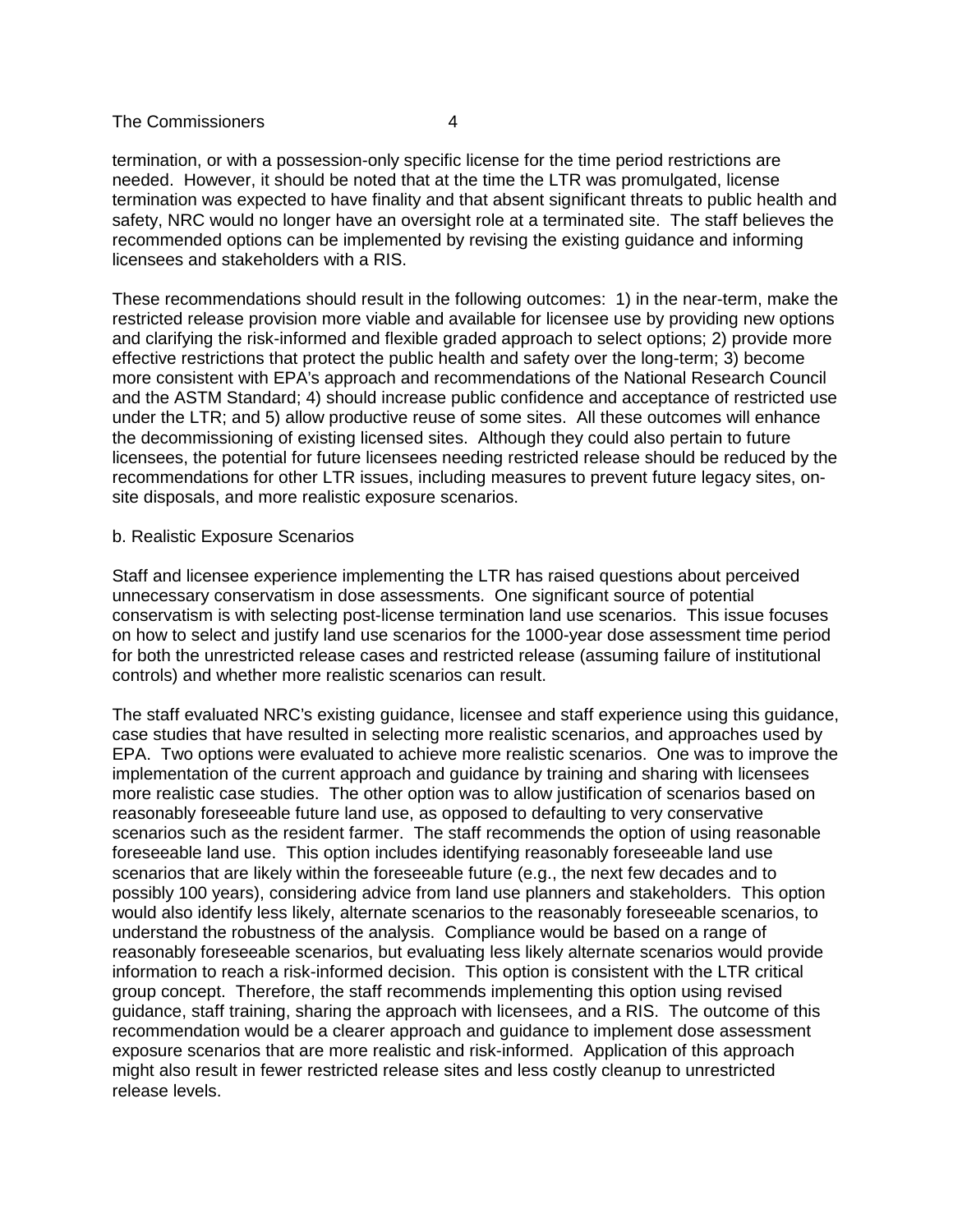#### c. Financial Assurance Measures to Prevent Future Legacy Sites

A number of sites licensed before the financial assurance regulations were issued in 1988 now find that the full cost of decommissioning exceeds their projections and fund balances. Furthermore, staff experience applying the financial assurance regulations has resulted in many lessons-learned that can be applied to improve the regulations and reduce the risks to decommissioning financial assurance. Based on this experience, the staff focused on specific risks that could cause shortfalls in decommissioning funding including: 1) restricted release assumption causes underestimation of decommissioning costs; 2) operational indicators of increasing costs; 3) unavailability of funds in bankruptcy; 4) inadequate financial disclosure; 5) reaching assets after corporate reorganization; 6) investment losses reducing trust account balances; and 7) increased decommissioning cost due to accidental release.

For each of these funding risks, the staff evaluated options and made recommendations for both existing and future licensees. To resolve the risk of underestimating decommissioning costs, the staff recommends requiring a licensee to obtain NRC approval of the decommissioning funding plan and prepare a cost estimate assuming unrestricted release, unless the licensee can demonstrate its ability to meet the restricted release requirements. The staff also recommends using a risk-informed approach to identify high-risk operational indicators (e.g., spills, groundwater contamination, and facility modification) and requiring updates to decommissioning cost estimates and financial assurance coverage. New requirements are recommended for additional certification of financial statements; holding parent company and subsidiaries liable for decommissioning costs by license conditions and/or agreements; and for licensees to perform periodic evaluations of the impact of investment losses on their trust fund balances and sufficiency of financial assurance coverage. A new rulemaking and implementing new guidance are recommended actions. The outcome of these recommendations should be to effectively reduce funding risks that could cause shortfalls in decommissioning funding, thus minimizing the potential for future legacy sites.

# 3. Recommended Implementation Actions

The following four actions would implement the recommendations in Attachment 10.

1) Rulemaking: Conduct a new rulemaking to examine adding and revising requirements for: a) financial assurance and b) licensee monitoring, reporting, and remediation to reduce the potential for future legacy sites. This single rulemaking would consider the specific recommendations in both Attachments 7 and 8 if conducting a rulemaking is approved by the Commission.

2) Guidance: Develop new guidance to implement the above rulemaking and revise existing guidance to address options for restricted release, on site disposal, and selecting realistic land use scenarios. Guidance development would include an opportunity for public comment.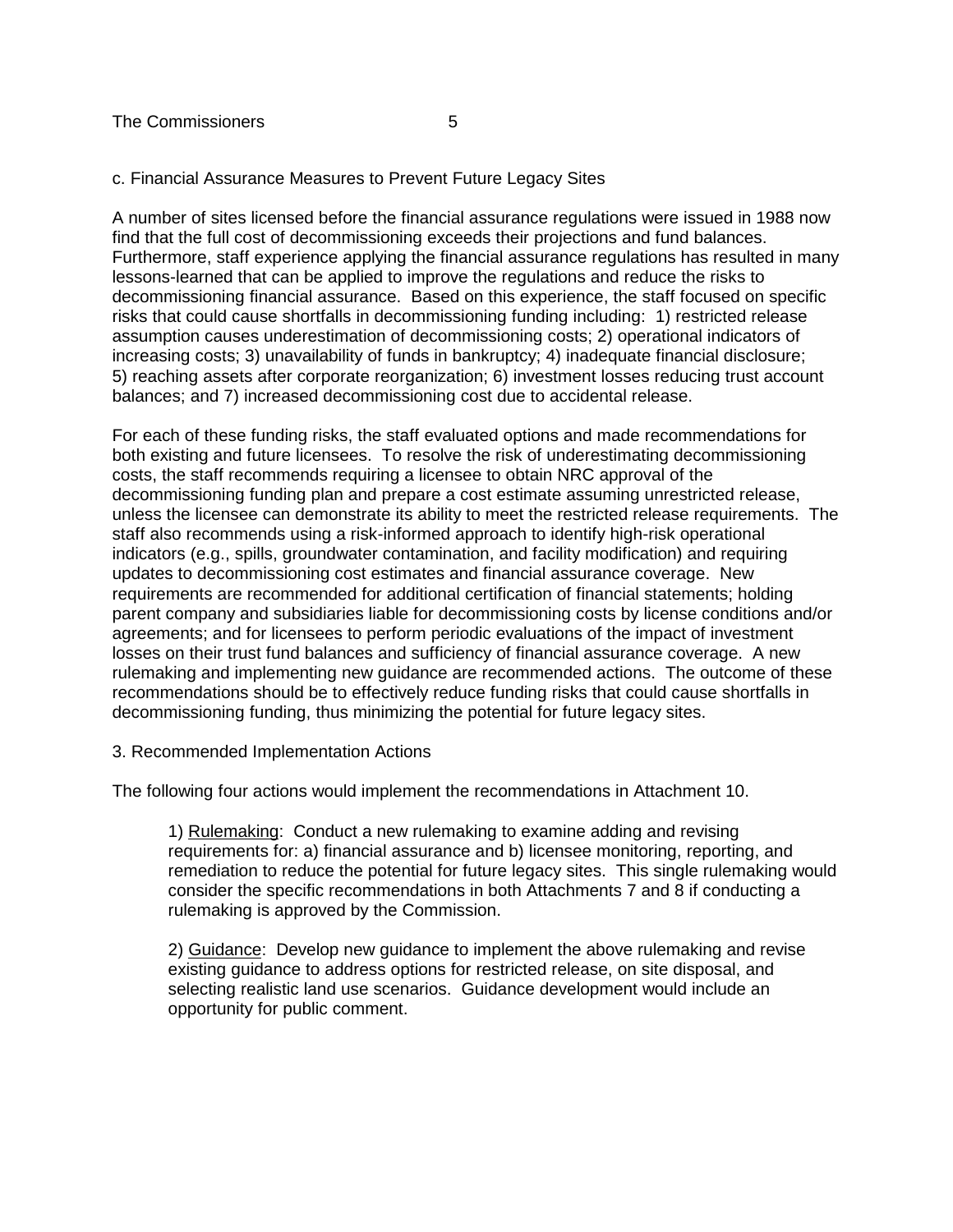3) Inspection and enforcement guidance: Revise the existing inspection and enforcement guidance to enhance monitoring, reporting, and remediation to prevent future legacy sites.

4) RIS: Prepare a RIS to inform a wide range of stakeholders about the LTR analysis of each issue, Commission direction, and planned actions.

4. Overall Outcomes Expected from Recommendations

SECY-02-0177 identified desired outcomes, or objectives, for each LTR issue to help guide the evaluations. As a follow-up, each of NRC's Strategic Plan performance goals was considered in conducting evaluations and making recommendations. Detailed outcomes relative to NRC's four performance goals are given in Attachment 12.

In summary, the outcomes of the staff's recommendations affect both existing decommissioning sites and future decommissioning sites. Existing decommissioning sites can be either licensees currently in decommissioning or formerly terminated NRC licensed sites where more cleanup is needed. Within this group are complex sites, including those with longlived radionuclides (e.g., uranium and thorium), that have difficulty decommissioning, for a variety of financial, technical, or programmatic reasons. These sites can be thought of as NRC "legacy" sites–those sites where past operating or financial events have created the existing problems that must now be overcome, in some way, to conduct sufficient cleanup and ultimately complete decommissioning and license termination. The staff's recommendations are also prospective and based on lessons learned from the existing licensees. These recommendations will affect both currently operating licensees, who will decommission in the future, and new future licensees.

For existing decommissioning sites, particularly the complex sites with long-lived radionuclides, many recommendations should facilitate decommissioning by addressing key challenges these sites must address. Consistent use of more realistic exposure scenarios could result in more economical decommissioning, while maintaining safety. Furthermore, this recommendation could also result in fewer sites that might need to use the restricted release or alternate criteria. For those few sites, however, that might still need to use the restricted release or alternate criteria provisions of the LTR, viable options for restricting site use are recommended. A clarification also is recommended to improve the understanding of the risk-informed graded approach for selecting institutional controls and the flexibility this approach provides to licensees. This approach clarifies the use of more conventional institutional controls, such as deed restrictions, for lower-risk sites and durable institutional controls to enhance the effectiveness of institutional controls for higher-risk sites.

For future decommissioning sites, specific measures are recommended for financial assurance, licensee operations and reporting, and on-site disposal, that should reduce or mitigate the potential for future "legacy" sites. These measures should also reduce the need for using the restricted release or alternate criteria provisions of the LTR. Together, these outcomes contribute to the Commission's preference for license termination, with unrestricted release, which results in the greatest opportunity to return the site to productive use.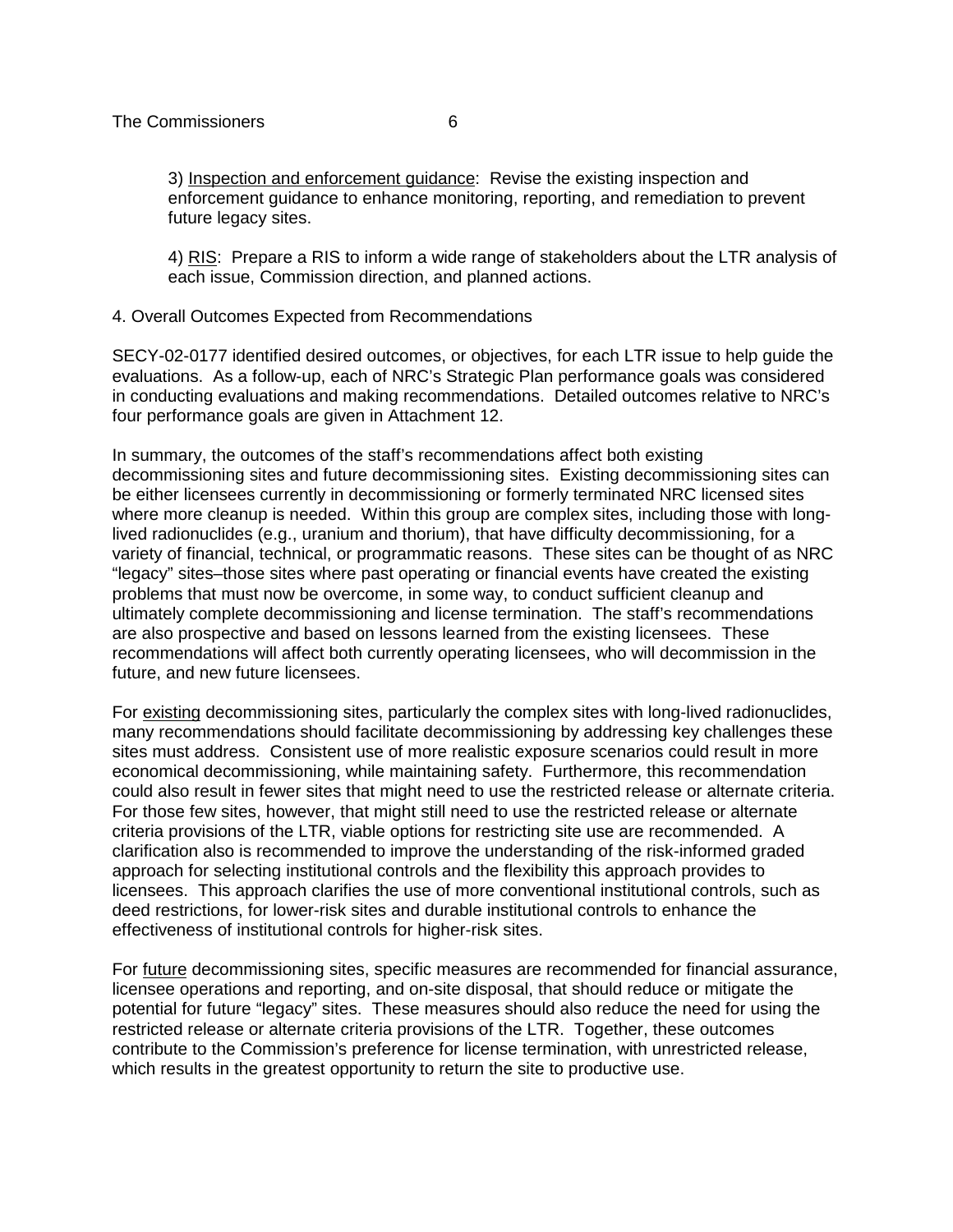Finally, many of the recommendations simply clarify and address questions about the relationship between the LTR criteria and criteria in other NRC regulations such as the unimportant quantities limit in 10 CFR 40.13(a); onsite disposals in 10 CFR 20.2002; and the current case-by-case limit used for controlling the disposition of solids materials.

5. General Schedule for Recommended Implementing Actions

The general schedule for the recommended actions is given below and is based on the assumption, for planning purposes, that the Commission's decision and direction for LTR follow-up actions will be received by September 30, 2003.

| Commission paper on mixing                    | 9/30/03 |
|-----------------------------------------------|---------|
| New rulemaking to prevent future legacy sites |         |
| <b>Rulemaking Plan</b>                        | 9/30/04 |
| Proposed Rule                                 | 9/30/06 |
| <b>Final Rule</b>                             | 9/30/07 |
| New guidance (supporting new rule)            |         |
| Draft                                         | 9/30/06 |
| Final                                         | 9/30/07 |
| <b>Revised Guidance</b>                       |         |
| Draft                                         | 9/30/05 |
| Final                                         | 9/30/06 |
| Revised inspection/enforcement guidance       | 9/30/05 |
| <b>RIS</b>                                    | 3/30/04 |

# RECOMMENDATIONS:

The staff recommends that the Commission approve the options and issue-specific implementation actions in Attachment 10.

# RESOURCES:

The LTR analysis and recommended follow-up actions are currently unbudgeted, but resource estimates for the fiscal years (FY) 2004 to 2006 will be addressed using the Planning, Budgeting, and Performance Management process during the development of the FY 2005 budget.

Total resources estimates are given below in full-time equivalents (FTEs) and thousands of dollars (\$K), and a resource breakdown given in Attachment 13.

| FY 03:    | 1.0 FTE \$0K   |  |
|-----------|----------------|--|
| FY 04:    | 1.0 FTE \$0K   |  |
| $FY$ 0.5: | 3.0 FTE \$150K |  |
| FY 06:    | 2.0 FTE \$100K |  |
| FY 07:    | 1.0 FTE \$50K  |  |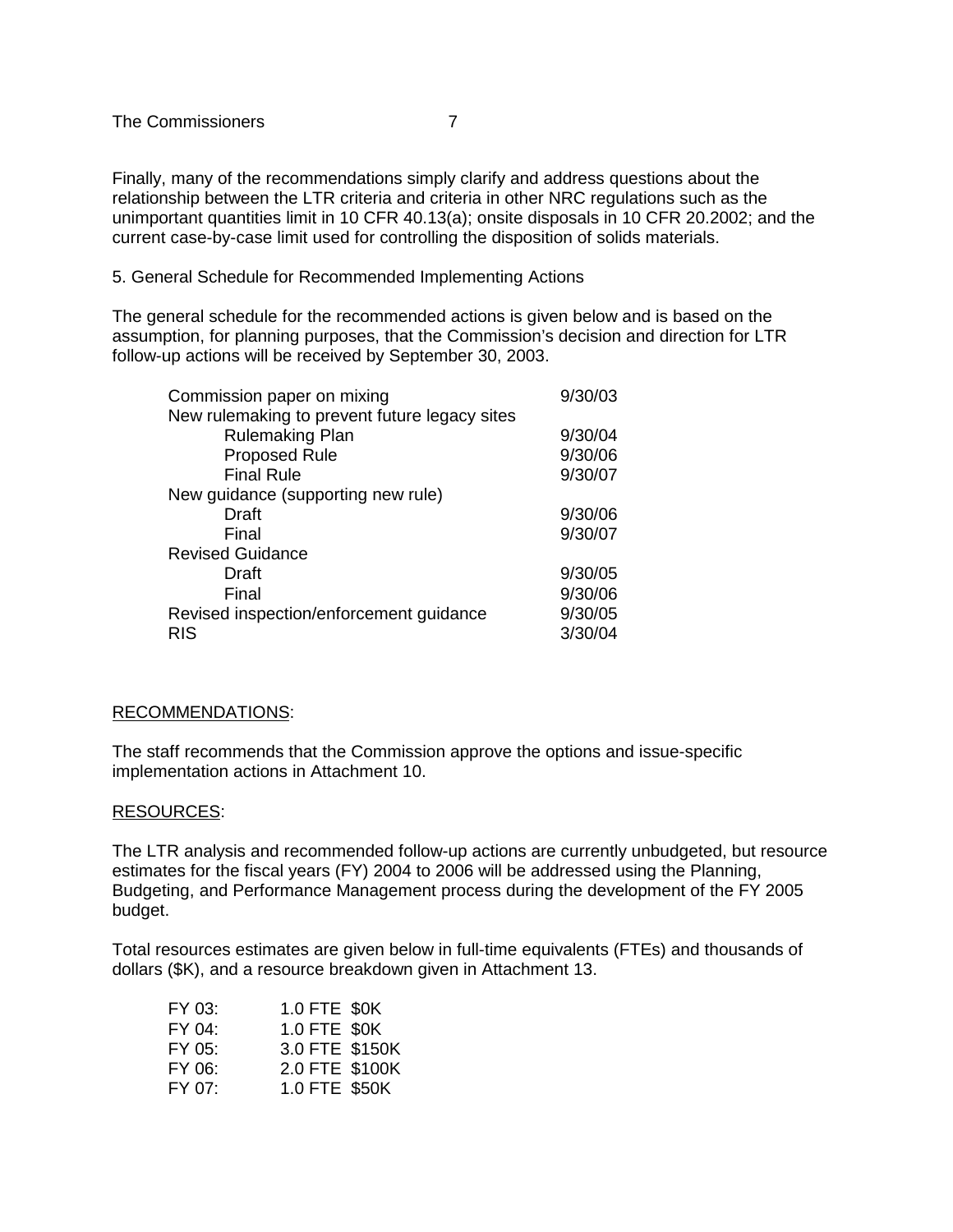# COORDINATION:

The Office of the General Counsel has reviewed this paper and has no legal objections. The Office of the Chief Financial Officer has reviewed this paper for resource implications and has no objections. The staff plans on briefing the Advisory Committee on Nuclear Waste in May 2003.

# **/RA by Carl J. Paperiello Acting For/**

William D. Travers Executive Director for Operations

Attachments:

1. "Results of Evaluations for the Restricted Release and Institutional Control Issue"

2. "Results of Evaluations for the Relationship between LTR Release Limits and the Unimportant Quantities Limit Under 10 CFR 40.13(a)"

3. "Results of Evaluations for Appropriateness of Developing a Separate Unrestricted Release Standard for Uranium and Thorium"

4. "Results of Evaluations for the Relationship between the LTR and On-Site Disposal under 10 CFR 20.2002"

5. "Results of Evaluations of the Relationship between the License Termination Rule and the Current Case-by-Case Approach for Controlling the Disposition of Solid Materials"

6. "Results of Evaluations for Realistic Exposure Scenarios"

7. "Results of Evaluations for Measures to Prevent Future Legacy Sites by Changes in Financial Assurance"

8. "Results of Evaluations for Measures to Prevent Future Legacy Sites by Changes in Licensee Operations"

9. "Planned Evaluations for Appropriateness of Allowing Intentional Mixing of Contaminated Soil under the License Termination Rule"

10. "Combined Set of Recommended Options and Implementation Actions for All Individual License Termination Rule Issues"

11. "Potential Applicability of License Termination Rule Issues to Existing Decommissioning Sites (SDMP, Complex, and Formerly Terminated Licensed Sites) and Future Decommissioning Sites"

12. "Major Outcomes of License Termination Rule Recommendations with Respect to NRC's Four Performance Goals"

13. "Breakdown of Resource Estimates for Recommended License Termination Rule Analysis Implementation Actions"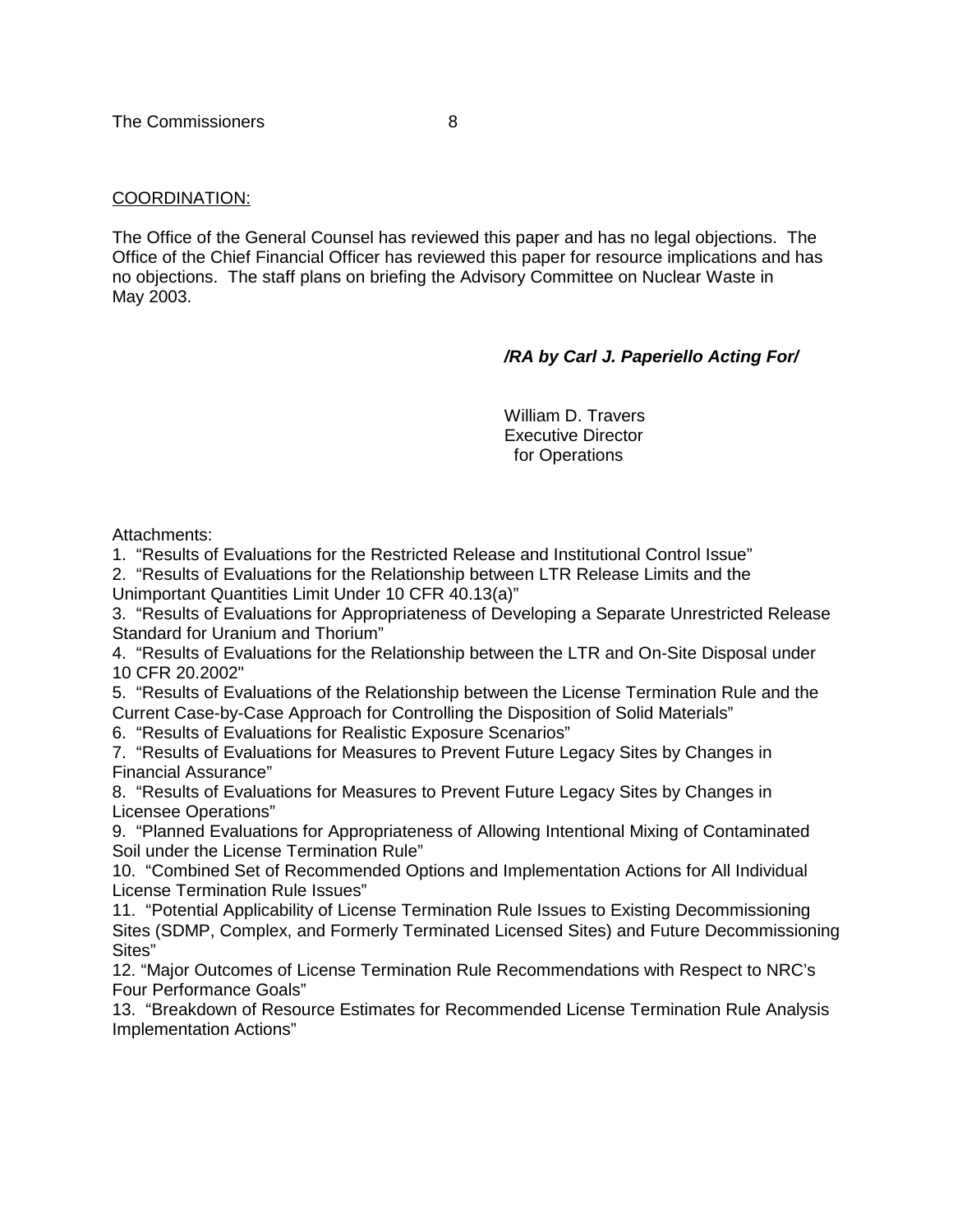# COORDINATION:

The Office of the General Counsel has reviewed this paper and has no legal objections. The Office of the Chief Financial Officer has reviewed this paper for resource implications and has no objections. The staff plans on briefing the Advisory Committee on Nuclear Waste in May 2003.

# **/RA by Carl J. Paperiello Acting For/**

William D. Travers Executive Director for Operations

Attachments: See Next Page

DOCUMENT NAME: S:\DWM\DCB\RLJ2\Commission paper31.wpd

| ADAMS Accession No. ML030840302 |                             |                    |            |                     |                |                           |           |             |                | * See Previous Concurrence |                  |              |            |                |                  |                 |             |  |
|---------------------------------|-----------------------------|--------------------|------------|---------------------|----------------|---------------------------|-----------|-------------|----------------|----------------------------|------------------|--------------|------------|----------------|------------------|-----------------|-------------|--|
| <b>OFC</b>                      |                             | <b>DCB</b>         | <b>DCB</b> |                     |                |                           |           |             | <b>IMNS</b>    |                            | <b>DCB</b>       |              |            |                | <b>DCB</b>       |                 |             |  |
| <b>NAME</b>                     |                             | R Johnsonall/att1* |            |                     | K Banovacatt2* |                           |           |             | GComfort att3* |                            |                  | EPogue att4* |            |                |                  | T Huffert att5* |             |  |
| <b>DATE</b>                     | 03/27/03                    |                    |            | 03/27/03            |                |                           | 03/27/03  |             |                | 03/26/03                   |                  |              |            | 03/27/03       |                  |                 |             |  |
| <b>EPAB</b>                     |                             |                    |            | <b>DCB</b>          |                |                           |           |             |                | <b>DCB</b>                 |                  |              |            | Tech ed        |                  |                 | <b>EPAB</b> |  |
| C McKenney<br>att6*             | <b>T.Fredrichs</b><br>att7* |                    |            |                     |                | J Shepherd att8*          |           |             |                |                            | D Widmayer att9* |              |            |                | E Kraus*         |                 | L Kokajko*  |  |
| 03/27/03                        | 03/27/03                    |                    |            |                     | 03/27/03       |                           |           |             | 03/27/03       |                            |                  |              | 03/27/03   |                |                  | 03/27/03        |             |  |
| <b>DCB</b>                      |                             |                    | <b>DWM</b> |                     | <b>IMNS</b>    |                           |           | <b>NMSS</b> |                | <b>NMSS</b>                |                  | <b>STP</b>   |            |                |                  | <b>OGC</b>      |             |  |
| L. Camper*                      |                             |                    | J Greeves* |                     |                | C. Miller*<br>M Federline |           |             |                |                            | M. Virgilio*     |              |            | DSollenberger* |                  | S Treby*        |             |  |
| 03/27/03                        |                             |                    | 03/30/03   | 04/04/03<br>4/07/03 |                |                           |           |             | 4/07/03        | 03/27/03                   |                  |              |            | 04/03/03       |                  |                 |             |  |
| <b>OCFO</b><br><b>NRR</b>       |                             |                    |            |                     |                |                           | <b>OE</b> |             |                | <b>DEDMRS</b>              |                  |              | <b>EDO</b> |                |                  |                 |             |  |
| B.Ficks*                        |                             |                    |            |                     |                |                           |           |             |                |                            | C Paperiello     |              |            |                | <b>W</b> Travers |                 |             |  |
| 04/04/03                        | 04/21/03                    |                    |            |                     |                |                           | 04/23/03  |             |                |                            | 05/02/03         |              |            |                | 05/02/03         |                 |             |  |

**OFFICIAL RECORD COPY**